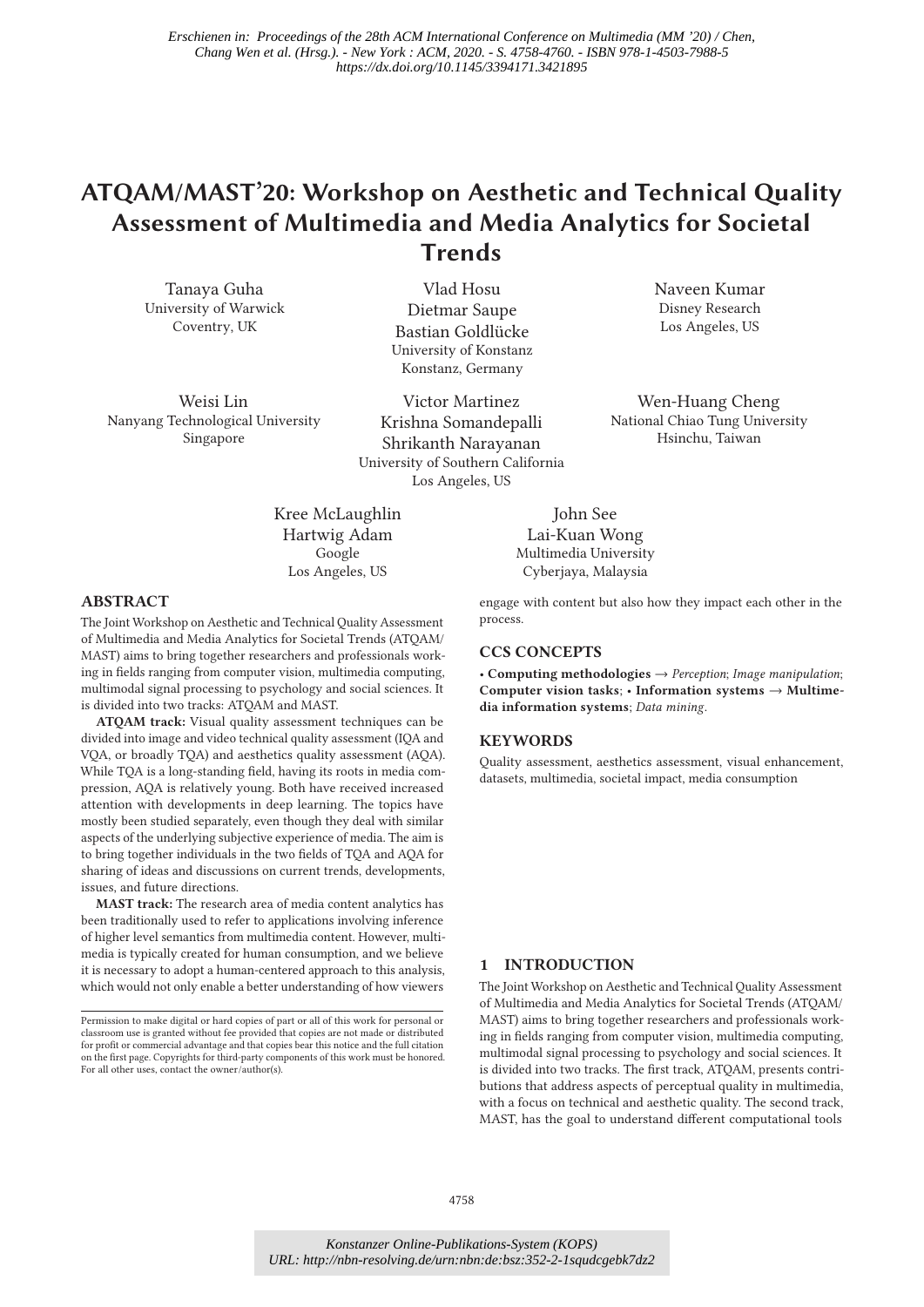and methodologies for the systematic study of the societal impact of media.

# **1.1 ATQAM**

Every day over 450 million photos and videos are being uploaded to Facebook and Instagram. The exponential growth of visual media has made quality assessment become increasingly important for various applications, including image and video acquisition, synthesis, restoration, enhancement, search and retrieval, storage, and recognition.

Broadly, visual quality assessment techniques can be divided into image and video technical quality assessment (IQA and VQA, or broadly TQA) and aesthetics quality assessment (AQA). TQA focuses on the effect of image-level technical aspects of perceived quality, such as sharpness, noise, color reproduction, contrast, dynamic range, and others. On the other hand, AQA deals with more abstract aesthetics-related quality factors that capture the subjective aesthetics experience. Aesthetics judgments are associated with the adherence to established photographic rules encompassing lighting (emphasis, contrast), composition, colors, and more. Even though these topics have mostly been studied independently, they represent tightly related aspects of the same underlying subjective experience of media items, value judgments.

This workshop aims to bring together individuals in the two fields of TQA and AQA for sharing of ideas and discussions on current trends, developments, issues, and future directions, with the vision to accelerate the progress of research in both fields. Our hope is that bridging TQA and AQA, will result in a better understanding of quantitative measures of quality of experience in the broader context of multimedia applications.

# **1.2 MAST**

Traditional multimedia content analytics and research usually deals with tasks such as indexing and summarization. In the context of understanding the impact of media on the society and shaping our experiences, we believe in the need for a holistic approach to quantify how people, places and topics are portrayed in media, complementing the traditional branches of media analytics research. The goal of our workshop is to close the loop with the audience's experience, and to analyze the impact of media in terms of everevolving societal patterns.

The workshop is strongly in line with the Experience theme of the ACM MM 2020. The focus of this workshop is on developing computational media intelligence, which deals with quantifying how people, places and topics are presented in media content to understand their impact on individual and society. The MAST workshop is unique in its approach to media. Since the very first MAST workshop in San Diego in conjunction with the International Conference of Multimedia and Expo (ICME 2018), our workshop has thrived to connect industry, academia and media stake-holder. MAST is truly interdisciplinary where computer scientists and engineers discuss open problems and challenges with social scientists and media experts.

## **2 SCOPE AND TOPICS**

The topics of interest for this workshop include:

# **2.1 ATQAM**

- **Analysis and prediction** of aesthetic and technical visual quality, encompassing absolute and comparative judgments about media:
	- **–** Traditional and deep-learning-based approaches
	- **–** Aesthetics and QoE related concepts such as interestingness, popularity, viralness
- **Datasets** for TQA and AQA, including:
	- **–** New approaches to data collection procedures and sources
	- **–** New data augmentation methods
- **Applications** of TQA and AQA in computer vision or image processing tasks:
	- **–** Visual filtering and retrieval (recommendation, image gallery/video)
	- **–** Visual editing (recomposition, retargeting, cropping)
	- **–** Assessment guided visual enhancement
	- **–** Real-world systems and applications
	- **–** Applications to light fields, 360, stereo, point clouds.

#### **2.2 MAST**

Traditional research on different forms of media analysis has been primarily focused on the low and mid-level tasks, such as indexing and summarization. With the availability of big data and powerful learning techniques, the human factors in media, such as the affective content, insight generation, societal impact and trends. To this end, the workshop invites original papers related to the topics listed below.

# • **Impact of Media**

- **–** Quantifying and analyzing media impact at individual, group and societal level
- **Affect in media**
	- **–** Affect prediction analysis
	- **–** Expressed vs. perceived affect in multimedia
	- **–** Therapeutic uses of media forms
- **Computational narratology**
	- **–** Understanding narratives, tropes and character portrayals
	- **–** Computational analysis of storytelling
	- **–** Interaction among characters in multimedia content

# • **Methodologies**

- **–** Data mining for labeling media data
- **–** semi-supervised/ self-supervised learning

## **3 WORKSHOP ORGANIZATION**

#### **3.1 ATQAM**

The ATQAM track takes place as in the first half-day of the ATQAM/MAST'20 joint workshop program. The program features a short overview talk provided by the workshop organisers on the challenges and potential of bridging the technical and aesthetics quality assessment, two invited keynote talks, two talks that present original work on databases for TQA and AQA, and an invited talk on "rating distribution and personality prediction for image aesthetics assessment".

Invited keynote speakers. **Alan Conrad Bovik** is an American engineer and vision scientist. He is a Professor at The University of Texas at Austin (UT-Austin), where he holds the Cockrell Family Regents Endowed Chair and is Director of the Laboratory for Image